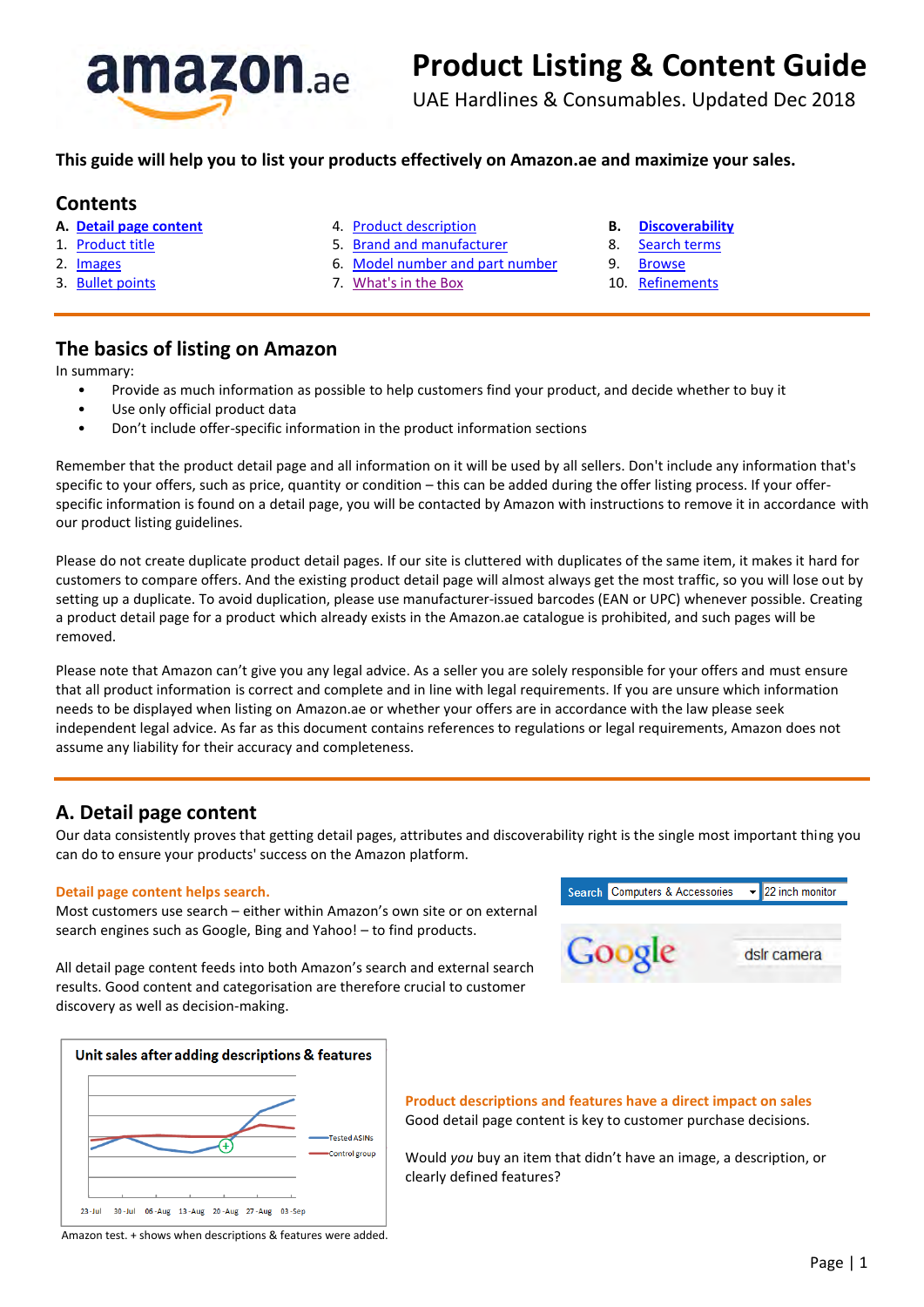

UAE Hardlines & Consumables. Updated Dec 2018

#### **Customers care about product detail**

An Amazon usability study for Hardlines products found that when researching products online, customers place most value on product details – particularly specifications, features, and descriptions. Next were reviews, followed by price and then alternate images.



#### <span id="page-1-0"></span>**1. Product title**

*Inventory Listing Template* column name: title | *Add a Product tool:* Vital Info Tab > Item Name (aka Title)

Good titles help customers identify products. They're shown on the product detail page, in search results (both on Amazon and on external search engines) and browse pages, in our automated and personalisation features, and many other places.

#### **Do:**

- Provide a short, descriptive title for the product that will help customers quickly identify its key features
- Keep it under 100 characters
- $\checkmark$  Include the brand, series, model number, product type, colour and size if applicable
- $\checkmark$  Use title case (capitalise the first letter of each word except: the, and, or, for, a, an, in, over, with)
- Write numbers as numerals (2 instead of two)
- $\checkmark$  If a bundled product, state quantity in brackets (eg. 16-pack)
	- Include the following information, where applicable:
		- o Brand name, series and model number
		- o Size and colour
		- o Product type; defining characteristics/key features
- We recommend that every title should start with brand, series and model number (where applicable); the order of the other information is up to you, but consider whether it will help customers understand what the item is
- $\checkmark$  Use the Promotion Manager tool to include price messaging, rather than the product title

#### <span id="page-1-1"></span>**Good product titles:**

Toshiba 32BV501B 32-inch Widescreen HD Ready LCD TV with Freeview

Pampers New Baby Size 1 (4-11 lbs/2-5 kg) Nappies - 2 x Economy Packs of 54 (108 Nappies)

Acer Aspire 5742Z 15.6 inch Laptop (Intel Pentium P6200 Processor, 6 GB RAM , 640 GB HDD, DVD-Super Multi DL drive, Windows 7 Home Premium 64-bit) – Black

TASSIMO Kenco Colombian Coffee 16 T DISCs (Pack of 5, Total 80 T DISCs)

- Factual descriptions of items
- Include key features

#### **Don't:**

- **\*** Include too much information. Titles should contain the minimum information needed to identify the item. More info makes it hard for customers to scan and identify the item, and may harm your search results (see section 5)
- Use all capitals, as it's hard to read
- Use subjective adjectives eg "awesome", "great". Keep it factual and descriptive
- **x** Use HTML tags or special characters not on a standard keyboard (eg. ®, ©, ™ or other Type 1 High ASCII characters)
- **\*** Include detail specific to your listings, eg. price, your business name or "Free Shipping". Remember that the detail page, including the title, will be used by all sellers

#### **A bad product title:**

16 Compatible T0711 Black Epson Ink Cartridge for Epson Stylus B40w BX300f BX310fn BX410 BX510 BX600fw BX610fw D78 D92 D120 DX400 DX4000 DX4050 DX4400 DX 4400 DX4450 DX5000 DX5050 DX6000 DX6050 DX7000f DX7400 DX7450 DX8400 DX8450 DX9400f S20 S21 SX100 SX105 SX110 SX115 SX200 SX205 SX209 SX210 SX212 SX215 SX218 SX 218 SX400 SX405 SX405wfi SX410 SX415 SX510w SX515w SX600fw SX610fw Printers - Compatible Epson Cheetah Inks T0711 Black TO711 E-711 \*\*\*by Company XYZ\*\*\*

- $\star$  Too long hard to pick out key info
- **\*** Includes all compatible model numbers
- **\*** Includes brand name three times
- Includes seller name

A better title would be: Black Ink Cartridge for Epson Stylus B40, BX, DX, SX Series (16-pack)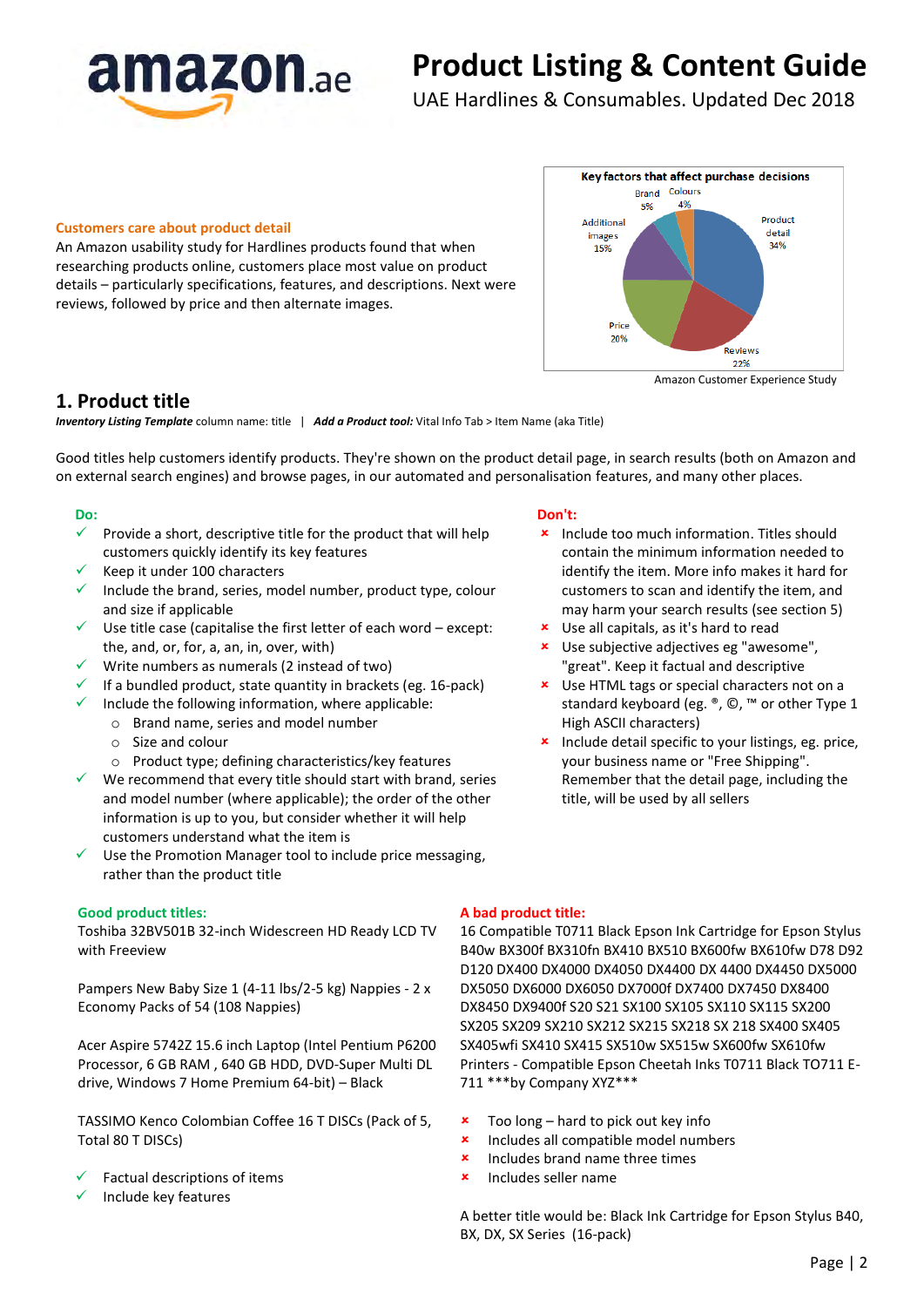

UAE Hardlines & Consumables. Updated Dec 2018

#### **2. Images**

*Inventory Listing Template* column names: main-image-url (for main image), other-image-url1 - other-image-url8 (for up to 8 other images) *Add a Product tool:* Images tab

Good product images directly increase sales. This is your opportunity to show your product to your customer, so quality matters. Images are shown on the product detail page, in search results (both on Amazon and on external search engines) and browse pages, in our automated and personalisation features, and many other places.

#### **Do:**

- $\checkmark$  Choose images that clearly and accurately represent the product
- $\checkmark$  Show the main product image against a white background
- $\checkmark$  The main image should show the main product only, not accessories or other items in the box

#### **Don't:**

- **\*** Include text, logos, watermarks or other images
- **x** Include a background on the main image (it's OK for other images)
- **\*** Show multiple images if the item is a multipack
- $\cdot$  Show multiple views of the product in the main image
- $\boldsymbol{\mathsf{x}}$  Include images of compatible products (eg. if you're selling phone cases, don't picture them with phones in them)

#### **Technical specifications:**

- Minimum resolution 72 pixels per inch; minimum size 1000 pixels on the longest side
- Preferred file format: JPEG (.jpg)
- The URL (web address) must be fully-formed and valid (ie. start with http://)
- The URL must not start with https: or ftp:. It must not contain any redirects
- There must not be any spaces or non-standard characters in the image URL

#### **Good main images:**

# iails inc Clear images of main item only On white background

#### **Bad main images:**



**\*** Text, logos, and inset images are not allowed

Multiple shots of the same product are not allowed



- **\*** The main image should have a white background
- Main images shouldn't show items not included with the product, or people

These are OK as other images, but not as the main image

#### <span id="page-2-0"></span>**3. Bullet Points (Key Features)**

*Inventory Listing Template* column names: bullet-point1 - bullet-point5 | *Add a Product tool:* Description Tab > Key Product Features

Short sentences that summarise your product's key features. A customer should be able to understand from these sentences what your product does, and may then decide to read the product description for more detail. The bullet points are displayed on the product detail page in the Technical Details section, above the product description, but also feed into Amazon search and external search results. They help customers evaluate a product, so any information not directly relevant to the specific product can detract from a customer's purchase decision.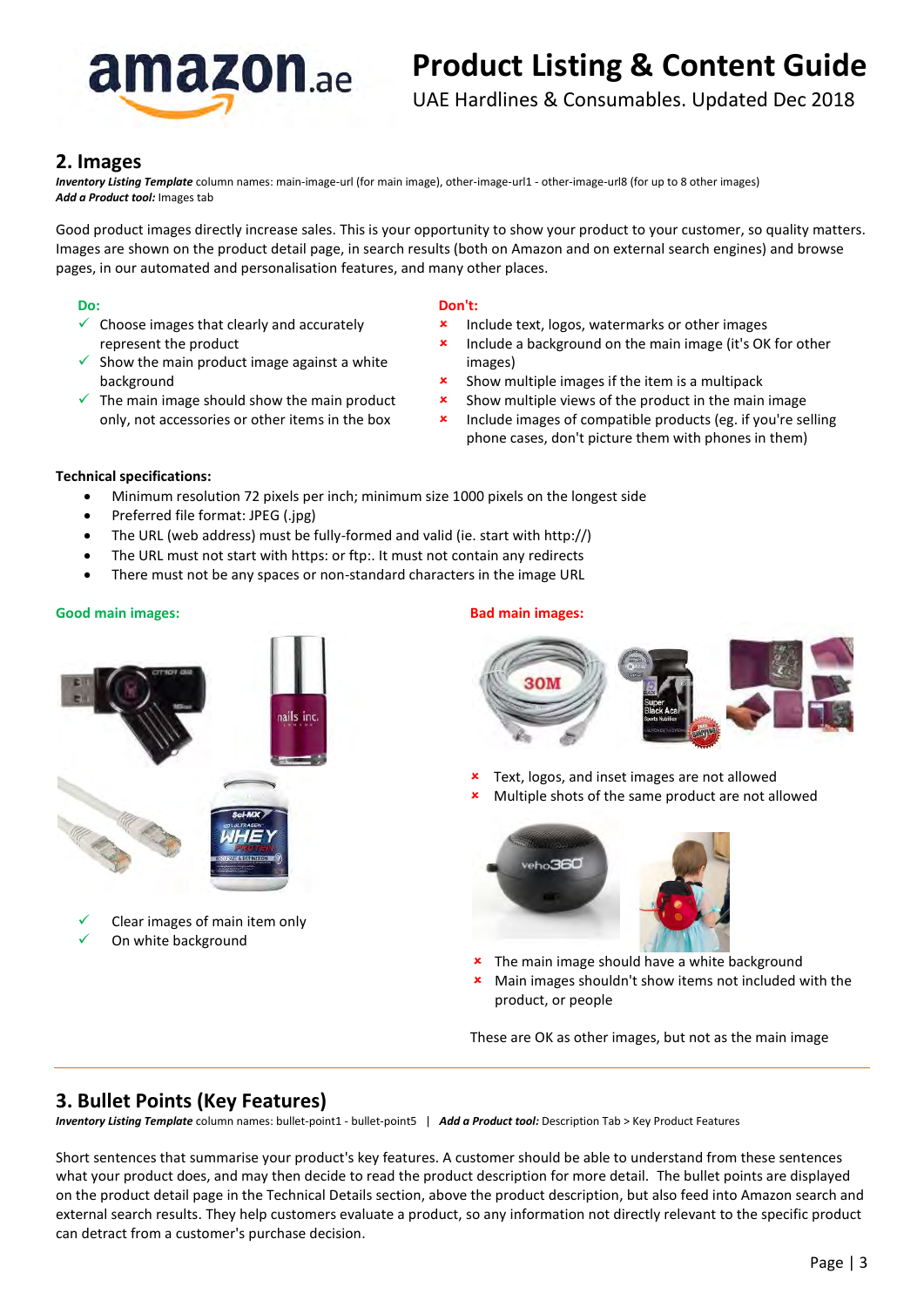## **amazon**<sub>ae</sub>

## **Product Listing & Content Guide**

UAE Hardlines & Consumables. Updated Dec 2018

#### **Do:**

- $\checkmark$  Keep the information factual and descriptive
- $\checkmark$  Describe the most important features or attributes of the product
- $\checkmark$  Include detail of up to 10 model numbers your product is compatible with
- $\checkmark$  Include product dimensions where relevant
- $\checkmark$  Begin each bullet point with a capital letter
- $\checkmark$  Write numbers as numerals (2 instead of two)
- $\checkmark$  Spell out measurements such as inches, feet, metres
- $\checkmark$  Check spelling and grammar

#### **Good bullet points:**

- Compact charger dock for iPhone/iPod
- LCD clock display
- Sleek matte finish
- FM radio built in
- Aux in, for any 3.5mm jack device
- Key features clearly described

#### **Don't:**

- $\overline{\phantom{a}}$  Feel obliged to fill in all 5 fields 3 good bullet points are better than 5 weak ones
- Use ending punctuation eg. full stops or exclamation marks
- **x** Include subjective or time-sensitive comments eg. "great value" or "hot this year"
- $\star$  List more than 10 compatible models use the Product Description instead
- **\*** Include detail specific to your listings, eg. promotional or shipping information
- **x** Use HTML tags or special characters not on a standard keyboard (eg. ®, ©, ™ or other Type 1 High ASCII characters)

#### **Bad bullet points:**

- Stand out from the crowd
- Unique design
- Another essential product and a great deal from XYZ
- Doesn't describe key features
- $\frac{\text{L}}{\text{L}}$  Includes subjective information customers will decide for themselves whether the product will make them stand out from the crowd
- Includes seller name

#### <span id="page-3-0"></span>**4. Product Description**

*Inventory Listing Template* column name: description | *Add a Product tool:* Description Tab > Product Description

A clear, concise, factual product description will help customers decide whether the product meets their needs. Product descriptions are displayed on the product detail page but also feed into Amazon search and external search results.

#### **Do:**

- $\checkmark$  Provide as much factual, descriptive information as possible
- Keep it clear avoid marketing-speak
- Describe the product's key features, including size and colour information and compatibility
- Include the brand name, series and model number, even if they're already in the product title
- $\checkmark$  Include model numbers of products your item is compatible with
- $\checkmark$  Use sentence case (only capitalise the first word of a sentence, or proper nouns)
- Use <p> to insert a paragraph break
- $\checkmark$  Check spelling and grammar

#### **A good product description:**

Designed to fit and complement notebooks up to 15.6 inches, the HYF G20C notebook sleeve offers plush-lined fabric notebook compartments to keep your notebook secure and free from scratching. Its unique, asymmetrical zipper design makes it ideal for easy access to your notebook from the top or the side. You can use the sleeve inside another bag for easy carrying, or on its own for on-site use.

- Factual description of item
- $\checkmark$  Describes key features

#### **Don't:**

- **\*** Write about anything but the product for sale; this is your opportunity to tell the customer about the product so that they can decide whether to buy it
- **\*** Include detail specific to your listings, eg. promotional or shipping information
- **\*** Include subjective or time-sensitive comments eg. "great" value" or "hot this year"
- Use any HTML other than <p>
- **\*** Include any web or email addresses
- **x** Use special characters not on a standard keyboard (eg. ®, ©, ™ or other Type 1 High ASCII characters)

#### **A bad product description:**

Clock FM Radio with iPod/iPhone Dock in Black. Shipped by HYF Electronics.

- Doesn't describe key features
- **x** Doesn't include brand name or model number
- $\vert$  Includes seller name
- $\vert x \vert$  In title case (most words start with a capital) hard to read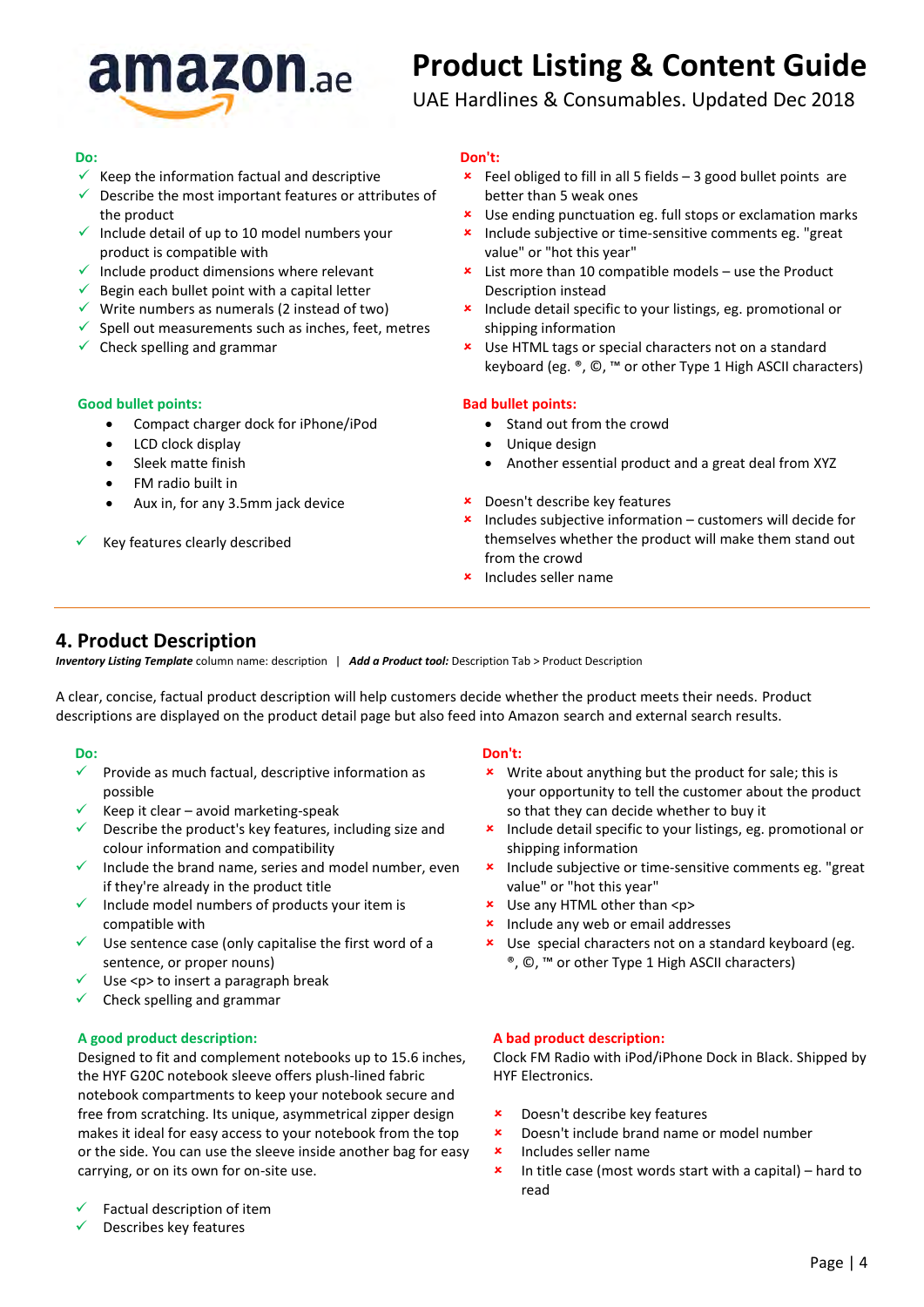

UAE Hardlines & Consumables. Updated Dec 2018

#### <span id="page-4-0"></span>**5. Brand and manufacturer**

*Inventory Listing Template* column name: brand, manufacturer | *Add a Product tool:* Vital Info Tab > Manufacturer, Brand Name

This information helps customers to filter and identify products, as well as feeding internal and external search results. Typically brand information is more useful to customers than manufacturer information, but please provide both.

#### **Brand:**

- A unique and identifiable symbol, association, name or trademark which serves to differentiate competing products or services
- A name used to distinguish one product from its competitors; it can apply to a single product, an entire product line, or even a company
- A name or symbol used to identify a seller's goods or services, and to differentiate them from those of competitors

Example: Compaq

 **Note:** Do not use your seller name for brand or manufacturer, unless the product is on your own private label. In this case only, you may use the name of your company in both the brand and manufacturer field.

#### <span id="page-4-1"></span>**6. Model number and part number**

*Inventory Listing Template* column names: model-number, mfr-part-number | *Add a Product tool:* Vital Info Tab > Model Number, Manufacturer Part Number

If your product has a model and/or part number, this may be crucial to help customers identify that they have the right product. This information also feeds into Amazon and external search. If your product does not have a model or part number, leave these fields blank.

#### <span id="page-4-2"></span>**7. Box Contents**

*Inventory Listing Template column name: box-contents | Add-a-Product Tool: More Details Tab > Box Contents* 

List everything that is included with the product, including the main product. We get a lot of customer enquiries about box contents, so please provide this information.

#### <span id="page-4-3"></span>**B. Product discoverability**

Once you've set your product up, you'll need to help customers find it. They can do this one of two ways: **search** – either within Amazon's own site or on external search engines such as Google and Bing; or **browse** – navigate through the website. Most customers use a combination of both search and browse. So that customers can find your product, it's very important to ensure that your products are optimised for search and correctly categorised in browse, and have the right attributes – product data – to help customers filter the results.

#### **Products should be easy to find**

This means that your product should appear prominently in search and browse results when the customer **wants** to find a product like it. Obviously, if your item does not appear when a customer is looking for it, you're not going to make a sale.

But "easy to find" also means that an item does not show up when the customer **does not** want it. If search and browse results are cluttered with unwanted results, whether from you or from other sellers, customers will not be able to find the product they want. That could be your lost sale, too. If this happens consistently, a customer can become discouraged and stop shopping on Amazon altogether. That could be many more lost sales. (And it's another reason why duplicate detail pages are bad.)

### **Manufacturer:**

- A business engaged in manufacturing a product
- Example: HP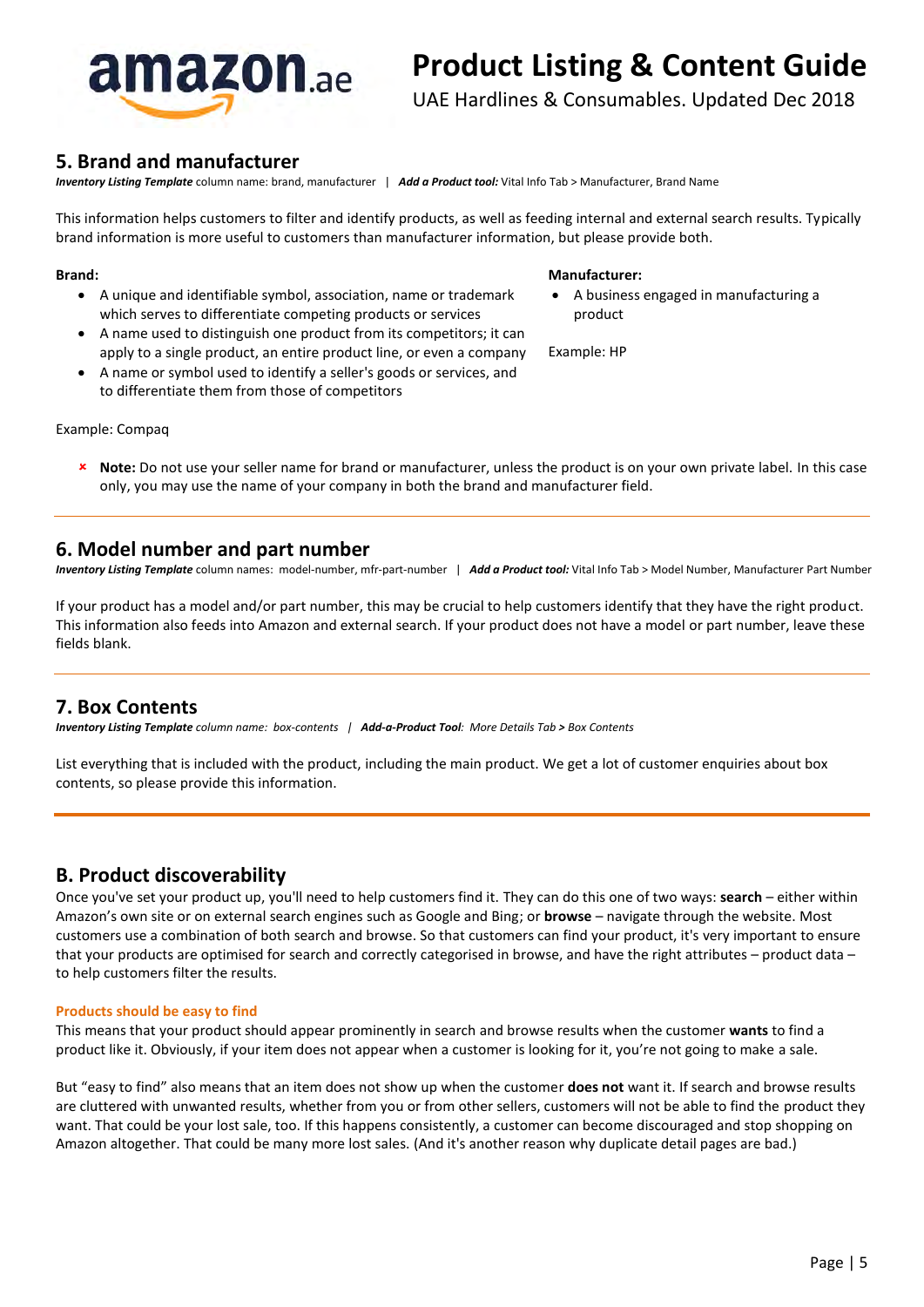

UAE Hardlines & Consumables. Updated Dec 2018

#### **Correct categorisation aids discovery**

Products which are correctly categorised in browse, and have detailed product attributes – which drive browse refinements (the additional filters that you see in the left column after you either search for a keyword or navigate (browse) through the Amazon website) – get more traffic than those which don't.

Miscategorisation can cause real problems for customers and will result in lower sales for your product.

**Please take great care to categorise your items correctly – it really matters.** Source: Amazon test



#### <span id="page-5-0"></span>**8. Search terms**

*Inventory Listing Template* column names: search-terms1 - search-terms5 *Add a Product tool:* Keywords Tab > Search Terms

These are additional terms that can be added to help customers find your product when they search **on Amazon.ae**. They do not affect searches on external search engines, eg. Google. Note that much of the content you provide in the title and brand fields already counts towards search, so there is no need to add this info again. Search terms can include attributes of the product, and different ways of describing the product, if relevant.

#### **Do:**

- Use if your product title does not already include the word/phrase, and you think customers who will be interested in your product are likely to be searching for that word/phrase. For example:
	- o Product title: Kingston DataTraveler 101 Gen 2 8GB USB Drive - Red Suggested search terms: usb stick, "flash drive"
	- o Product title: HP Deskjet 3050A e-All-in-One Printer
	- Suggested search terms: scanner, copier, fax List compatible models if relevant

[Google Trends](http://www.google.co.uk/trends) and [Google Insights](http://www.google.co.uk/insights/search/) can help you to identify appropriate search terms.

#### **Good search terms:**

| [for an iPod]    |  |
|------------------|--|
| <b>MB147LL/A</b> |  |
| MP3 player       |  |
| AAC player       |  |

- digital music player digital audio player
- <span id="page-5-1"></span> Includes terms which are not already in the product title but which customers search for

#### **Don't:**

- $\star$  Add words already in the product title or brand name we will pick these up automatically
- **x** Include common misspellings of the product name, or variants of spacing, punctuation, capitalisation, or pluralisation (eg. both 80GB and 80 GB, computer and computers, etc) – our search engine is smart enough to figure this stuff out for you
- **x** Include subjective terms, eg. "best", or time-sensitive statements eg. on sale, "available now"
- Include generic terms such as "laptop" or "essentials"
- **\*** Include your seller name
- Worry about case our search engine is case-insensitive, which means it doesn't matter if the customer searches for upper case or lower case letters
- Include information that misrepresents the product, such as a competing brand. This type of information is fraudulent and violates Amazon's conditions for sellers

#### **Bad search terms:**

| [for an iPod] | digital |
|---------------|---------|
| APPLF IPOD    | player  |
| <b>IPODS</b>  | movies  |
| <b>APPLF</b>  | 80GB    |
| music         |         |

- Repeats keywords already in product title (apple, ipod, 80GB)
- **\*** Includes keywords customers don't typically use when searching for MP3 players, eg. digital ("digital audio player" or "digital music player" are more common)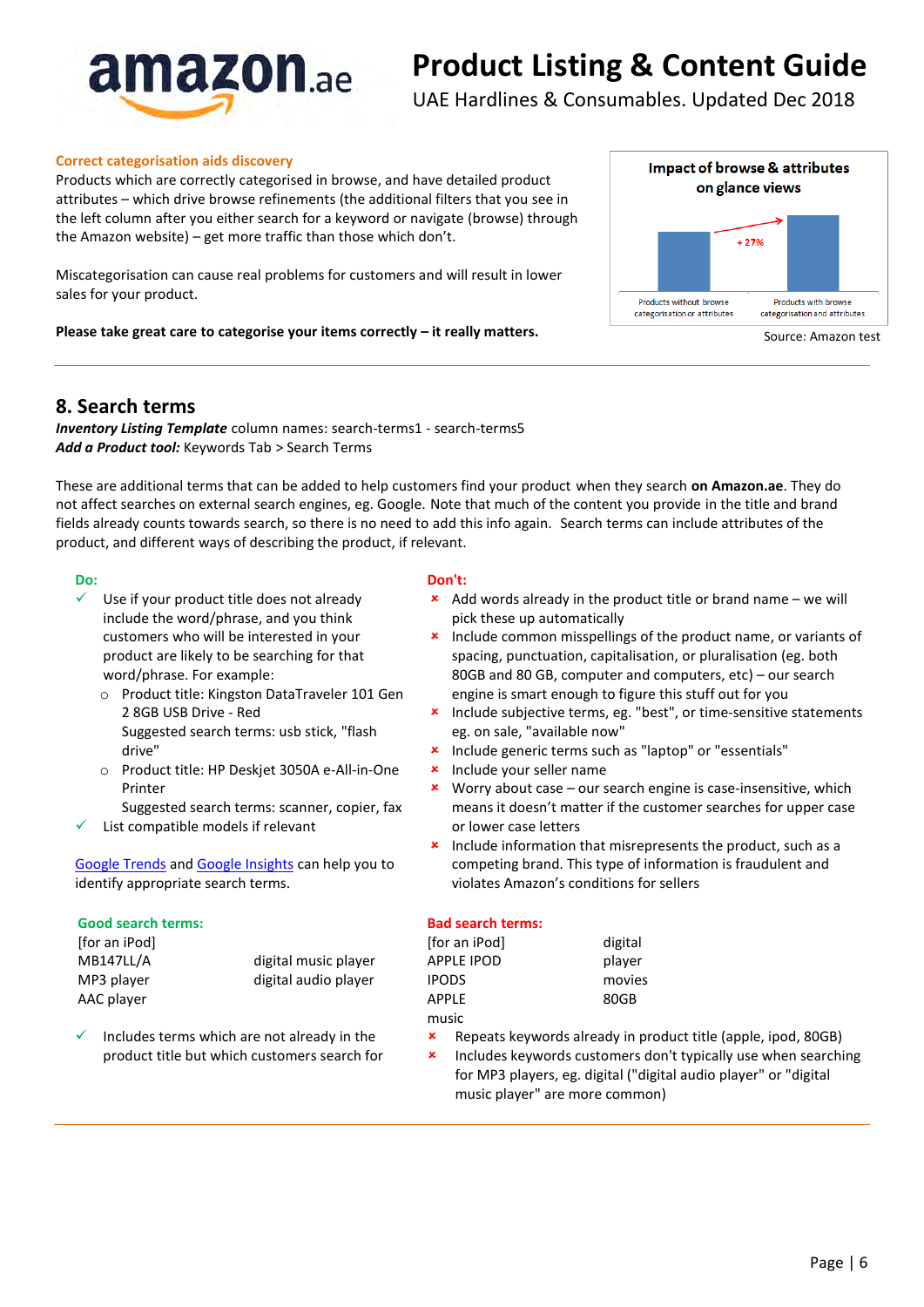

UAE Hardlines & Consumables. Updated Dec 2018

#### **9. Browse**

*Inventory Listing Template* column names: recommended-browse-node *Add a Product tool* (Vital Info Tab): Recommended Browse Nodes

"Browse" is the term Amazon uses to refer to the "Department" list that you see in the left column when you either search for a keyword or navigate (browse) through the Amazon website. You will need to refer to the separate [Browse Tree Guide](https://sellercentral.amazon.co.uk/gp/help/help-page.html/ref=am_1661_cont_scsearch?ie=UTF8&itemID=1661) document to determine which sub-department, or "node", your product should be added to.

You can think of browse nodes as being like a tree, with branches and leaves. Branches allow multiple choices deeper within the department. The leaves are the end point from which customers can't make any more selections. For example:



The more specific the node you choose, the more easily customers will be able to find your product by filtering. Products assigned to a leaf will be included in the branches above it by default. In the example above, an HDMI cable assigned to the leaf node (HDMI Cables) will also be included in the Camcorder & Video Accessories, Camera & Photo Accessories, Accessories and Electronics & Photo branches.

Leaves and branches are mapped to all relevant points in the tree, so you only need to assign the item to one leaf node for it to appear in all relevant places. For example, an HDMI cable assigned to the leaf node above will also show up in the HDMI cables lead node in the Home Audio & Video branch and relevant sub-branches.

#### **Do:**

 Choose the most specific leaf node possible for the product. Remember, it will automatically be included in all branches that leaf is attached to, and in other relevant branches

#### **Don't:**

- **\*** Choose a branch node (in grey in the Browse Tree Guide document) unless there is no appropriate leaf node
- $\star$  Be tempted to assign products to a "similar" node eg. don't put iPhone skins in the MP3 player cases node. Take the time to find the right leaf node and customers will be able to find your products more easily

#### <span id="page-6-0"></span>**10. Search and Browse Refinements**

Refinements are the additional filters that you see in the left column under browse ("Departments") after you either search for a keyword or navigate (browse) through the Amazon website.

The deeper you navigate through the departments, the more specific the refinements get to that sub-department (leaf node). This refined set of results, whether used alone or with search keywords, helps customers home in on a very specific set of items. If a customer filters by a refinement, **your product will not show up unless you provided data for that refinement**.

Refinements are populated by the data you provide via the Inventory Listing Templates and/or the Add a Product tool in Seller Central. We are constantly adding more refinements – so the more data you add, the more easily customers will be able to find your products. Please complete as many fields as you can when setting up your products.